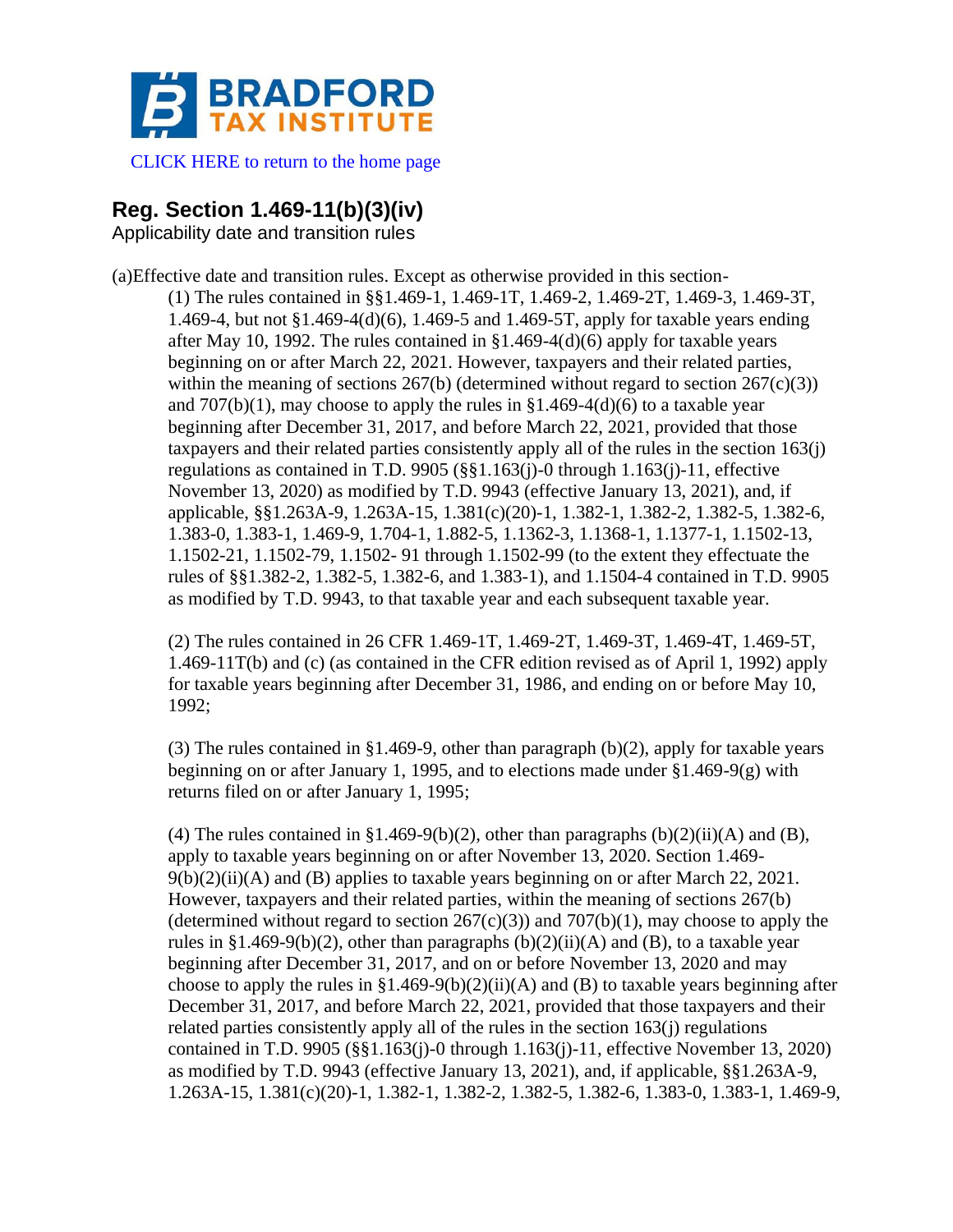1.704-1, 1.882-5, 1.1362-3, 1.1368-1, 1.1377-1, 1.1502-13, 1.1502-21, 1.1502-79, 1.1502- 91 through 1.1502-99 (to the extent they effectuate the rules of §§1.382-2, 1.382- 5, 1.382-6, and 1.383-1), and 1.1504-4, contained in T.D. 9905 as modified by T.D. 9943, to that taxable year and each subsequent taxable year.

(5) The rules contained in §1.469-7 apply for taxable years ending after December 31, 1986; and

(6) This section applies for taxable years beginning after December 31, 1986.

(b)Additional effective dates.

(1)Application of 1992 amendments for taxable years beginning before October 4, 1994. Except as provided in paragraph  $(b)(2)$  of this section, for taxable years that end after May 10, 1992, and begin before October 4, 1994, a taxpayer may determine tax liability in accordance with Project PS-1-89 published at 1992-1 C.B. 1219 (see §601.601(d)(2)(ii)(b) of this chapter).

(2)Additional transition rule for 1992 amendments. If a taxpayer's first taxable year ending after May 10, 1992, begins on or before that date, the taxpayer may treat the taxable year, for purposes of paragraph (a) of this section, as a taxable year ending on or before May 10, 1992.

(3)Fresh starts under consistency rules.

(i) Regrouping when tax liability is first determined under Project PS-1-89. For the first taxable year in which a taxpayer determines its tax liability under Project PS-1-89, the taxpayer may regroup its activities without regard to the manner in which the activities were grouped in the preceding taxable year and must regroup its activities if the grouping in the preceding taxable year is inconsistent with the rules of Project PS-1-89.

(ii) Regrouping when tax liability is first determined under §1.469-4. For the first taxable year in which a taxpayer determines its tax liability under §1.469-4, rather than under the rules of Project PS-1-89, the taxpayer may regroup its activities without regard to the manner in which the activities were grouped in the preceding taxable year and must regroup its activities if the grouping in the preceding taxable year is inconsistent with the rules of §1.469-4.

(iii) Regrouping when taxpayer is first subject to section  $469(c)(7)$ . For the first taxable year beginning after December 31, 1993, a taxpayer may regroup its activities to the extent necessary or appropriate to avail itself of the provisions of section  $469(c)(7)$  and without regard to the manner in which the activities were grouped in the preceding taxable year.

(iv) Regrouping for taxpayers subject to section 1411.

(A) In general. If an individual, estate, or trust meets the Eligibility Criteria, as defined in paragraph  $(b)(3)(iv)(B)$  of this section, such individual, estate, or trust, in the first taxable year beginning after December 31, 2013, in which section 1411 would apply to such taxpayer, may regroup its activities without regard to the manner in which the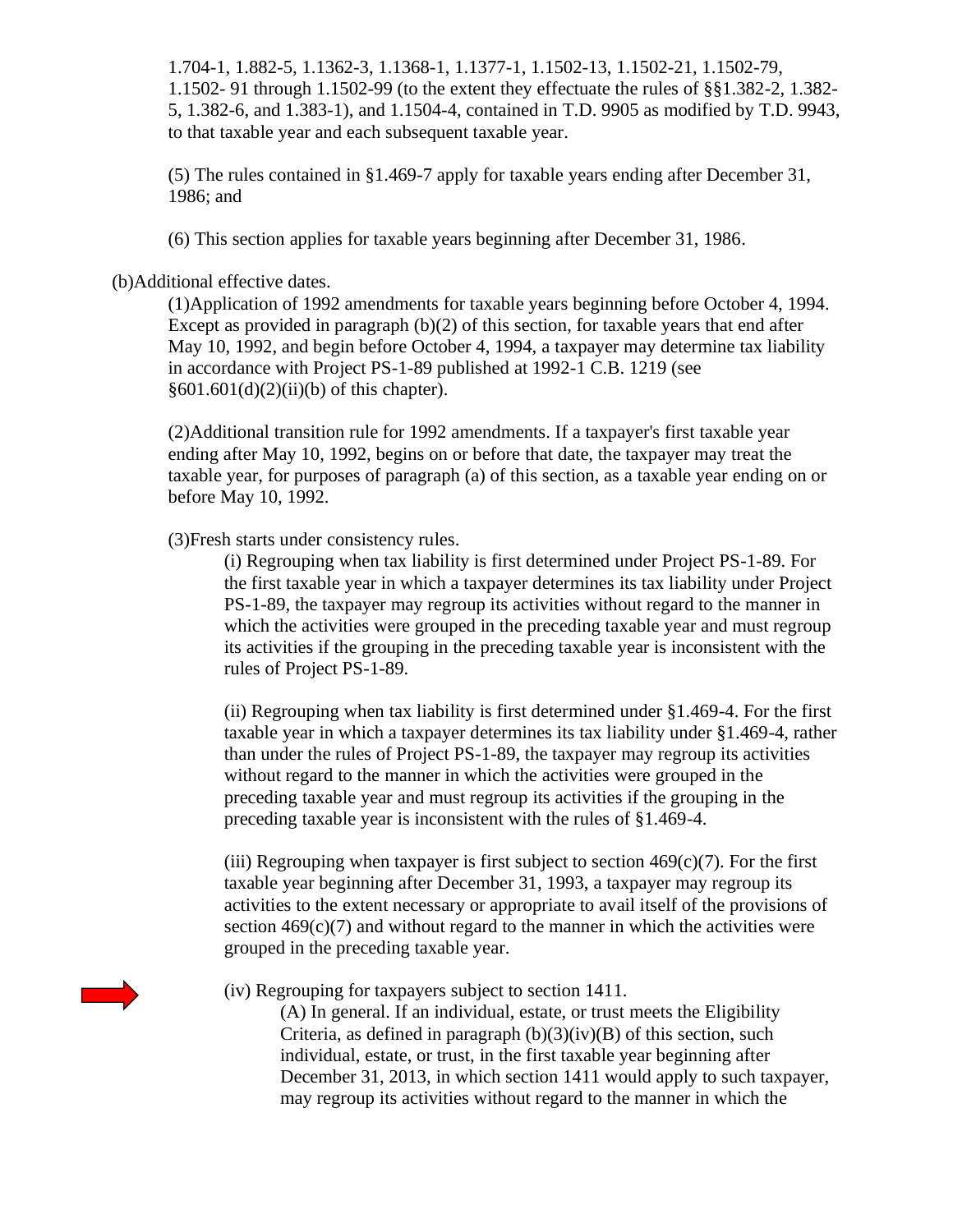activities were grouped in the preceding taxable year. For this purpose, the determination of whether a taxpayer meets the Eligibility Criteria is made without regard to the effect of regrouping. The regrouping must be made in the manner prescribed by forms, instructions, or in other guidance on an original return for the taxable year for which the regrouping is done. A taxpayer that is an individual, estate, or trust may regroup its activities for any taxable year that begins during 2013, if the individual, estate, or trust meets the Eligibility Criteria for such year. A taxpayer may regroup activities only once pursuant to this paragraph  $(b)(3)(iv)$ , and a regrouping made pursuant to this paragraph  $(b)(3)(iv)$  will apply to the taxable year for which the regrouping is done and all subsequent years.

(B) Eligibility criteria. The term Eligibility Criteria means that an individual, estate, or trust has net investment income (as defined in  $§1.1411-4$ ) and such individual's (as defined in  $§1.1411-2(a)$ ) modified adjusted gross income (as defined in  $\S1.1411-2(c)$ ) exceeds the applicable threshold in §1.1411-2(d) or such estate's or trust's (as defined in §1.1411-  $3(a)(1)(i)$ ) adjusted gross income exceeds the amount described in  $§1.1411-3(a)(1)(ii)(B)(2).$ 

(C) Consequences of amended returns and examination adjustments-- (1) Taxpayers first subject to section 1411. An individual, estate, or trust also may regroup activities, in the manner described in paragraph  $(b)(3)(iv)(A)$  of this section, on an amended return only if the changes reported on such amended return cause the taxpayer to meet the Eligibility Criteria for the first time beginning in the taxable year for which the amended return is applicable and that the taxable year is not closed by the period of limitations on assessments under section 6501. If the amended return is for a tax year that precedes a tax year for which a taxpayer had regrouped its activities pursuant to paragraph  $(b)(3)(iv)(A)$  of this section, the regrouping on such amended return must be consistent with the taxpayer's subsequent year's regrouping. If a regrouping on an amended return is inconsistent with a subsequent year's grouping, the subsequent year's grouping is invalid under  $\S 1.469-4(e)(1)$ unless a material change in facts and circumstances occurred in the subsequent year such that the subsequent year's grouping constitutes a permissible regrouping under §1.469-4(e)(2). Similar rules also apply for any taxable year that begins during 2013.

(2) Taxpayers ceasing to be subject to section 1411. In the event a taxpayer regroups activities pursuant to paragraphs  $(b)(3)(iv)(A)$  or (C) of this section and it is subsequently determined that such taxpayer does not meet the Eligibility Criteria for the year of such regrouping, such regrouping will have no effect for that year and all future years. Appropriate adjustments should be made to reflect the voiding of the ineffective regrouping. However, notwithstanding the previous sentence, if an individual, estate, or trust meets the Eligibility Criteria in a subsequent year, such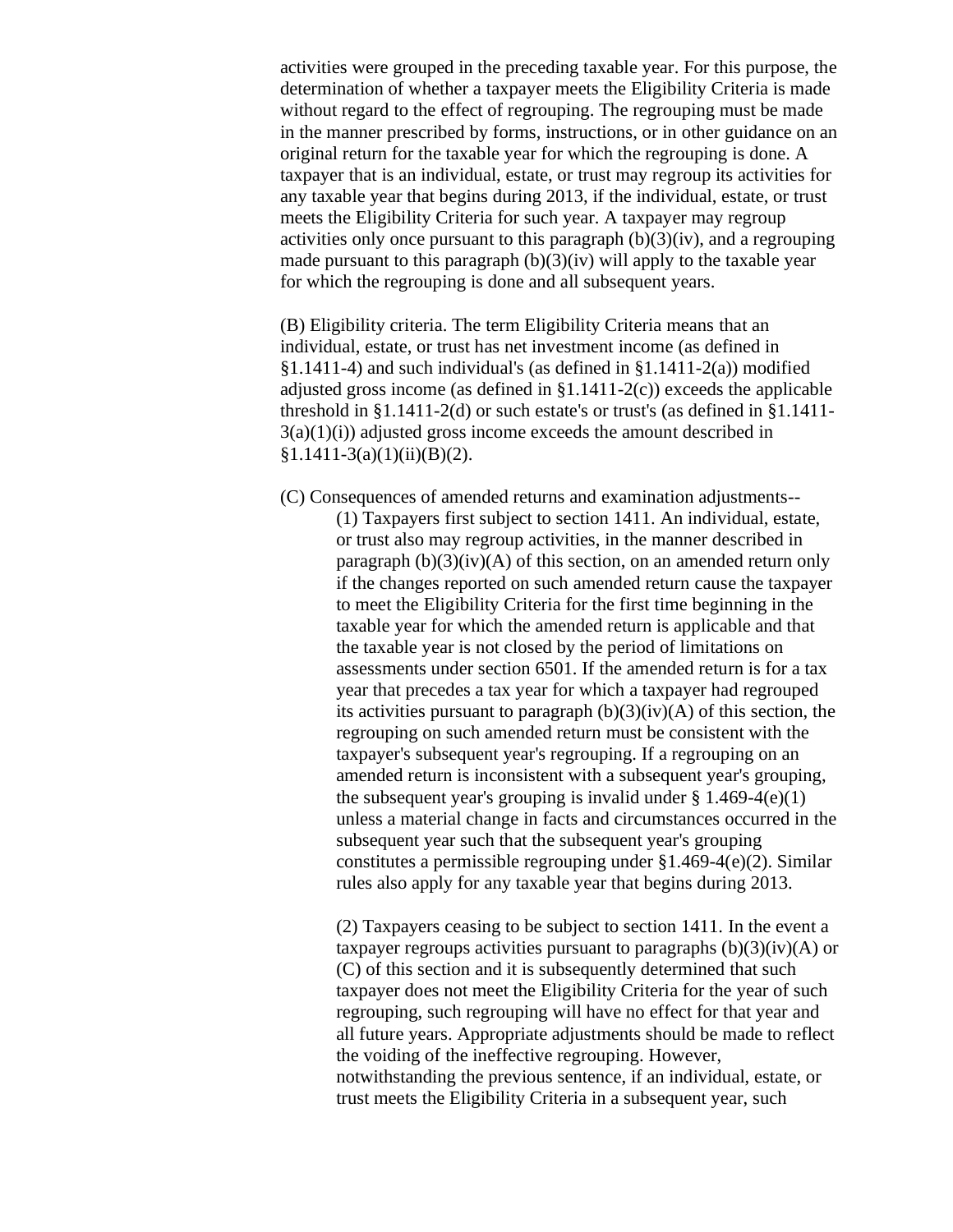taxpayer is deemed to treat such regrouping as being made in such subsequent year unless the taxpayer either regroups in a different manner (so long as such alternative regrouping is permissible under §1.469-4) or properly reflects the ineffective regrouping in the previous year. The subsequent year's regrouping may be made on an original or on an amended return for that year. This paragraph  $(b)(3)(iv)(C)(2)$  shall not apply if a taxpayer does not meet the Eligibility Criteria for the year of such regrouping as a result of the carryback of a net operating loss pursuant to section 172. Similar rules also apply for any taxable year that begins during 2013.

(3) Examples. The following examples illustrate the principles of paragraph  $(b)(3)(iv)(C)$  of this section. In each example, unless otherwise indicated, the taxpayer uses a calendar taxable year, the taxpayer is a United States citizen, and Year 1 is a taxable year in which section 1411 is in effect:

Example (1). In Year 1, X, a single individual, reports modified adjusted gross income (as defined in  $\S1.1411-2(c)$ ) of  $\S198,000$ (including \$12,000 of net investment income (as defined in § 1.1411-4)); thus is not subject to 1411. After X filed his original return, X receives a corrected Form 1099-DIV, which increases his modified adjusted gross income (as defined in §1.1411-2(c)) and his net investment income by \$2,500. X files an amended return for Year 1 in Year 2 reporting modified adjusted gross income of \$200,500 and net investment income of \$14,500. Pursuant to paragraph  $(b)(3)(iv)(C)(1)$  of this section, X may regroup his passive activities on an amended return, because X now has MAGI above the applicable threshold amount and net investment income.

Example (2). Same facts as Example 1, except that the \$2,500 increase to modified adjusted gross income and net investment income was a result of an examination of X's Year 1 return. Pursuant to paragraph  $(b)(3)(iv)(C)(1)$  of this section, X may regroup his passive activities on an amended return.

Example (3). In Year 1, Y, a single individual reported modified adjusted gross income (as defined in §1.1411-2(c)) of \$205,000 and net investment income (as defined in §1.1411-4) of \$500. Pursuant to paragraph  $(b)(3)(iv)(A)$  of this section, Y regrouped his four passive activities, A, B, C, and D, into a single activity group. Prior to the Year 1 regrouping, Y had grouped A and B into one group, and treated each of C and D as separate activities. Y did not meet the Eligibly Criteria in any year prior to Year 1 or Year 2. In Year 3, Y's employer issued Y a corrected Year 1 Form W-2, which reduced Y's taxable wages by \$6,000. As a result, Y no longer meets the Eligibility Criteria in Year 1 because Y's modified adjusted gross income is now \$199,000. Therefore, Y's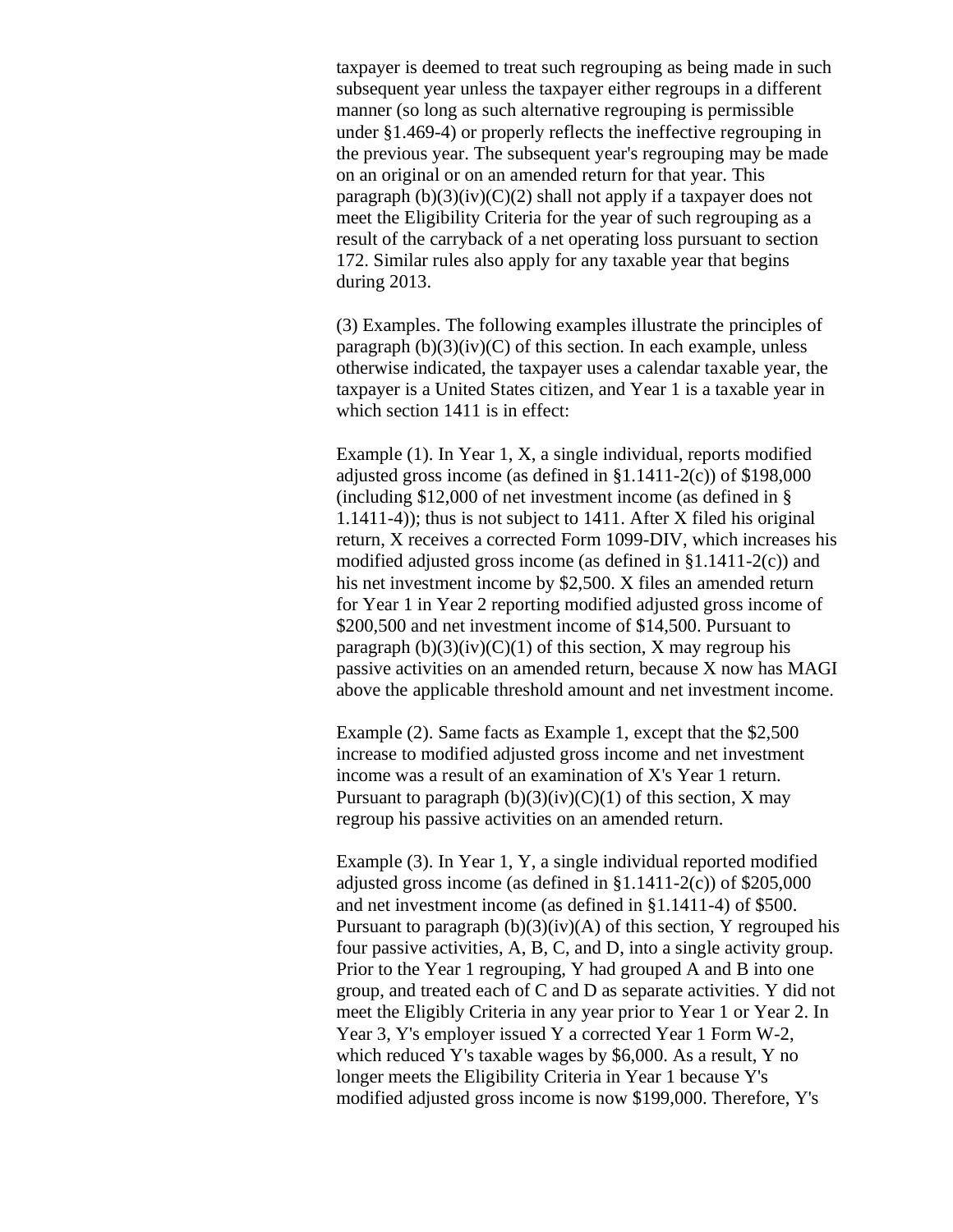Year 1 regrouping is no longer effective and the prior groupings are in effect (that is, Activity A and B are one group and Activity C and Activity D separately). Appropriate adjustments should be made to reflect the ineffective regrouping. However, if Y had a material change in facts and circumstances such that Y could regroup in Year 1 or a subsequent year, as applicable, by reason of  $§1.469-4(e)(2)$ , then the regrouping will be deemed to occur. Y could designate a different regrouping for the year of the material change in facts and circumstances.

Example (4). Same facts as Example 3, except that Y met the Eligibly Criteria in Year 2. In this case, Y's Year 1 regrouping is no longer effective and Y must report his income consistent with the pre-Year 1 groupings. In Year 2, Y has three options. First, without any action by Y, Y's activities are regrouped as originally reported in Year 1. In this case, the regrouping from the Year 1 return is deemed to occur on the Year 2 return. This option is the default option. Second, pursuant to paragraph  $(b)(3)(iv)(C)(2)$  of this section, Y may file an amended return to report his income consistent with groupings in effect prior to Year 1. Third, Y may file an original or an amended return to regroup in a manner different from groupings in effect prior to Year 1 and different from the Year 1 groupings (for example, Y could choose to group Activity C and D into a single activity, thus causing Y to have two groups; Group A-B and Group C-D).

(D) Effective/applicability date. This section applies to taxable years beginning after December 31, 2013. However, taxpayers may apply this section to taxable years beginning after December 31, 2012.

(4)Certain investment credit property.

(i) The rules contained in §1.469-3(f) apply with respect to property placed in service after December 31, 1990 (other than property described in section 11813(c)(2) of the Omnibus Reconciliation Act of 1990 (P.L. 101-508)).

(ii) The rules contained in 26 CFR 1.469-3T(f) (as contained in the CFR edition revised as of April 1, 1992) apply with respect to property placed in service on or before December 31, 1990, and property described in section 11813(c)(2) of the Omnibus Reconciliation Act of 1990.

## (c)Special rules.

(1)Application of certain income recharacterization rules and self-charged rules. (i) Certain recharacterization rules inapplicable in 1987. No amount of gross income shall be treated under  $\S 1.469-2T(f)(3)$  through (7) as income that is not from a passive activity for any taxable year of the taxpayer beginning before January 1, 1988.

(ii) Property rented to a nonpassive activity. In applying  $\S 1.469-2(f)(6)$  or  $§1.469-2T(f)(6)$  to a taxpayer's rental of an item of property, the taxpayer's net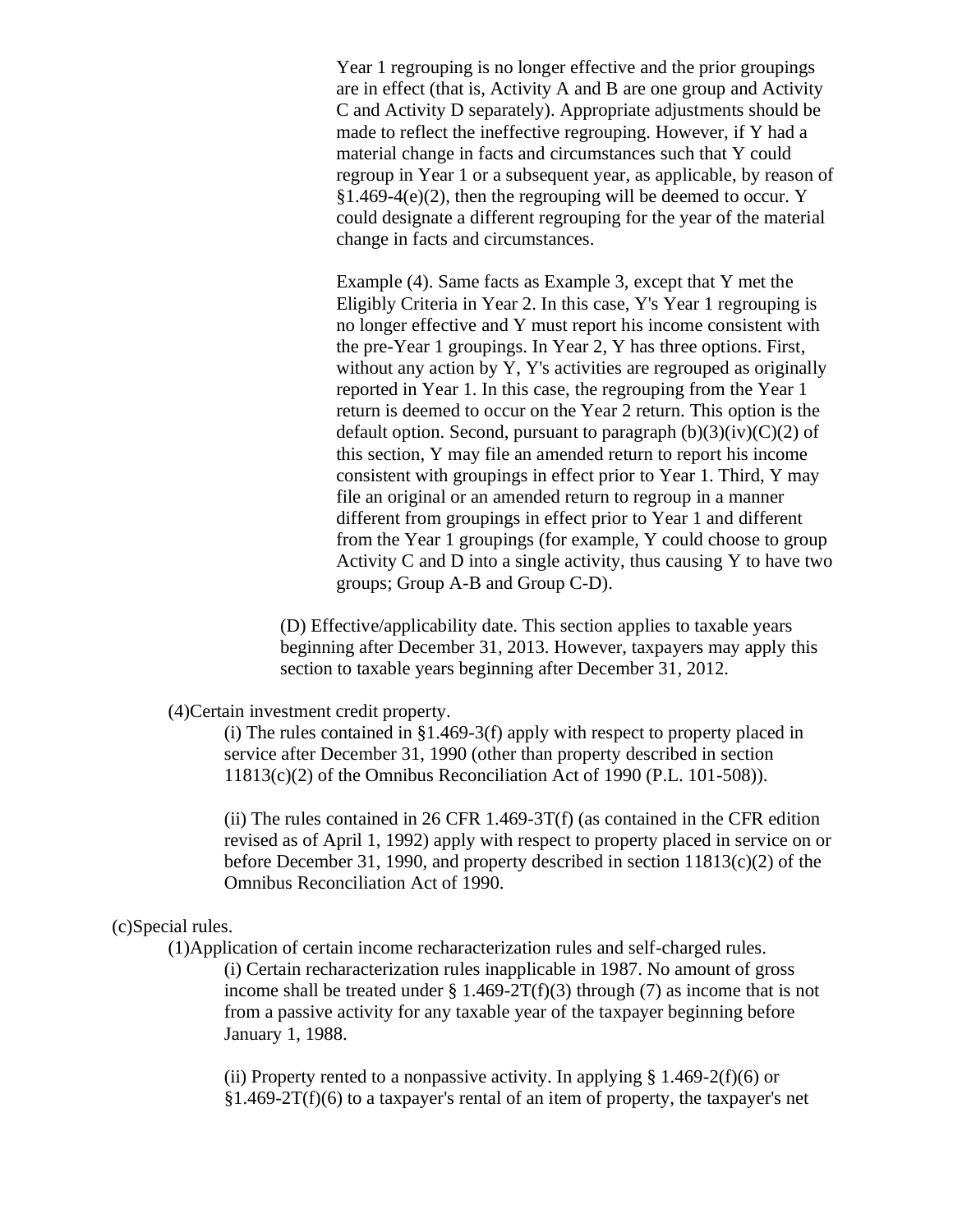rental activity income (within the meaning of  $\S1.469-2(f)(9)(iv)$  or  $\S1.469 2T(f)(9)(iv)$  from the property for any taxable year beginning after December 31, 1987, does not include the portion of the income (if any) that is attributable to the rental of that item of property pursuant to a written binding contract entered into before February 19, 1988.

(iii) Self-charged rules. For taxable years beginning before June 4, 1991- (1) A taxpayer is not required to apply the rules in §1.469-7 in computing the taxpayer's passive activity loss and passive activity credit; and

(2) A taxpayer that owns an interest in a passthrough entity may use any reasonable method of offsetting items of interest income and interest expense from lending transactions between the passthrough entity and its owners or between identically-owned passthrough entities (as defined in §1.469-7(e)) to compute the taxpayer's passive activity loss and passive activity credit. Items from nonlending transactions cannot be offset under the self-charged rules.

(2)Qualified low-income housing projects. For a transitional rule concerning the application of section 469 to losses from qualified low-income housing projects, see section 502 of the Tax Reform Act of 1986.

(3)Effect of events occurring in years prior to 1987. The treatment for a taxable year beginning after December 31, 1986, of any item of income, gain, loss, deduction, or credit as an item of passive activity gross income, passive activity deduction, or credit from a passive activity, is determined as if section 469 and the regulations thereunder had been in effect for taxable years beginning before January 1, 1987, but without regard to any passive activity loss or passive activity credit that would have been disallowed for any taxable year beginning before January 1, 1987, if section 469 and the regulations thereunder had been in effect for that year. For example, in determining whether a taxpayer materially participates in an activity under  $\S 1.469 - 5T(a)(5)$  (relating to taxpayers who have materially participated in an activity for five of the ten immediately preceding taxable years) for any taxable year beginning after December 31, 1986, the taxpayer's participation in the activity for all prior taxable years (including taxable years beginning before 1987) is taken into account. See §1.469-5(j) (relating to the determination of material participation for taxable years beginning before January 1, 1987).

(d)Examples. The following examples illustrate the application of paragraph (c) of this section:

Example (1). A, a calendar year individual, is a partner in a partnership with a taxable year ending on January 31. During its taxable year ending January 31, 1987, the partnership was engaged in a single activity involving the conduct of a trade or business. In applying section 469 and the regulations thereunder to A for calendar year 1987, A's distributive share of partnership items for the partnership's taxable year ending January 31, 1987, is taken into account. Therefore, under  $$1.469-2T(e)(1)$  and paragraph (c)(3) of this section, A's participation in the activity throughout the partnership's taxable year beginning February 1, 1986, and ending January 31, 1987, is taken into account for purposes of determining the character under section